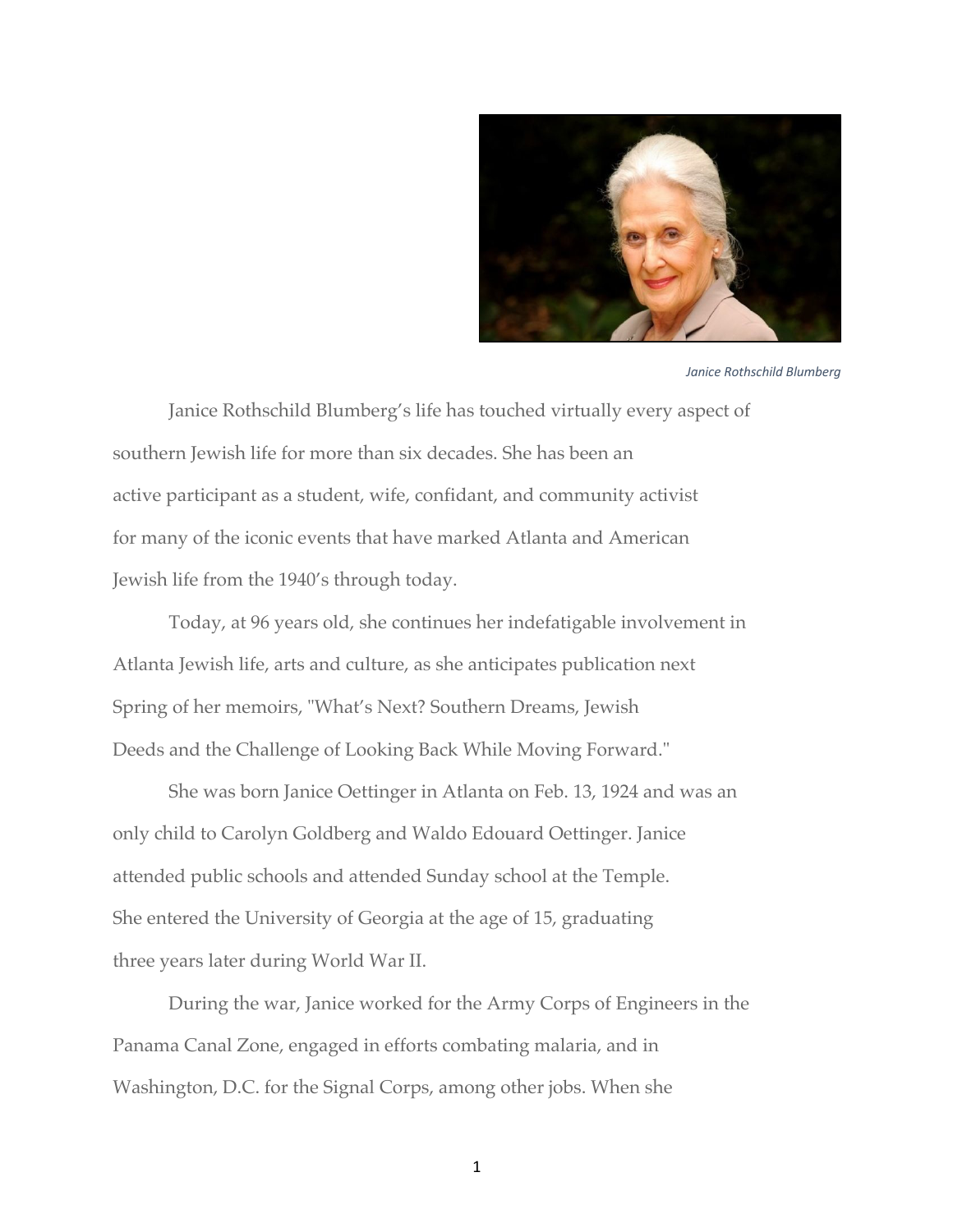returned in 1946 to Atlanta she met and married Jacob Rothschild, the new rabbi at the Temple. Rabbi and Mrs. Rothschild made a formidable team during the next 27 years, standing as leaders during numerous landmark cultural and societal developments that resonate today.

On October 12, 1958 the Temple was bombed by white supremacists. While Rabbi Rothschild was thrust into the international spotlight amid the ensuing chaos of events, Janice moved as adeptly to maintain normalcy insofar as possible in their home and in the lives of their children.

Janice's eye for detail, her ability to analyze events with an historian's perspective, are evident as she retells the story of the bombing – indeed her life with her husband and their two children, daughter Marcia and son, Bill – in the book, "One Voice: Rabbi Jacob M. Rothschild and the Troubled South."

While Janice and Rabbi Rothschild expeditiously moved past the events of 1958, their lives would continue to intersect with iconic events and influential leaders of the times, none more so than Dr. Martin Luther King Jr., and his wife, Coretta Scott King. Janice became involved as Rabbi Rothschild led the task of planning a dinner honoring the civil rights leader in 1965 after he had won the Nobel Prize, despite community-wide threats to boycott and protest the event that the Rothschild's – and others – determined to hold. It was the city's first public dinner at which both blacks and whites dined together. She and

2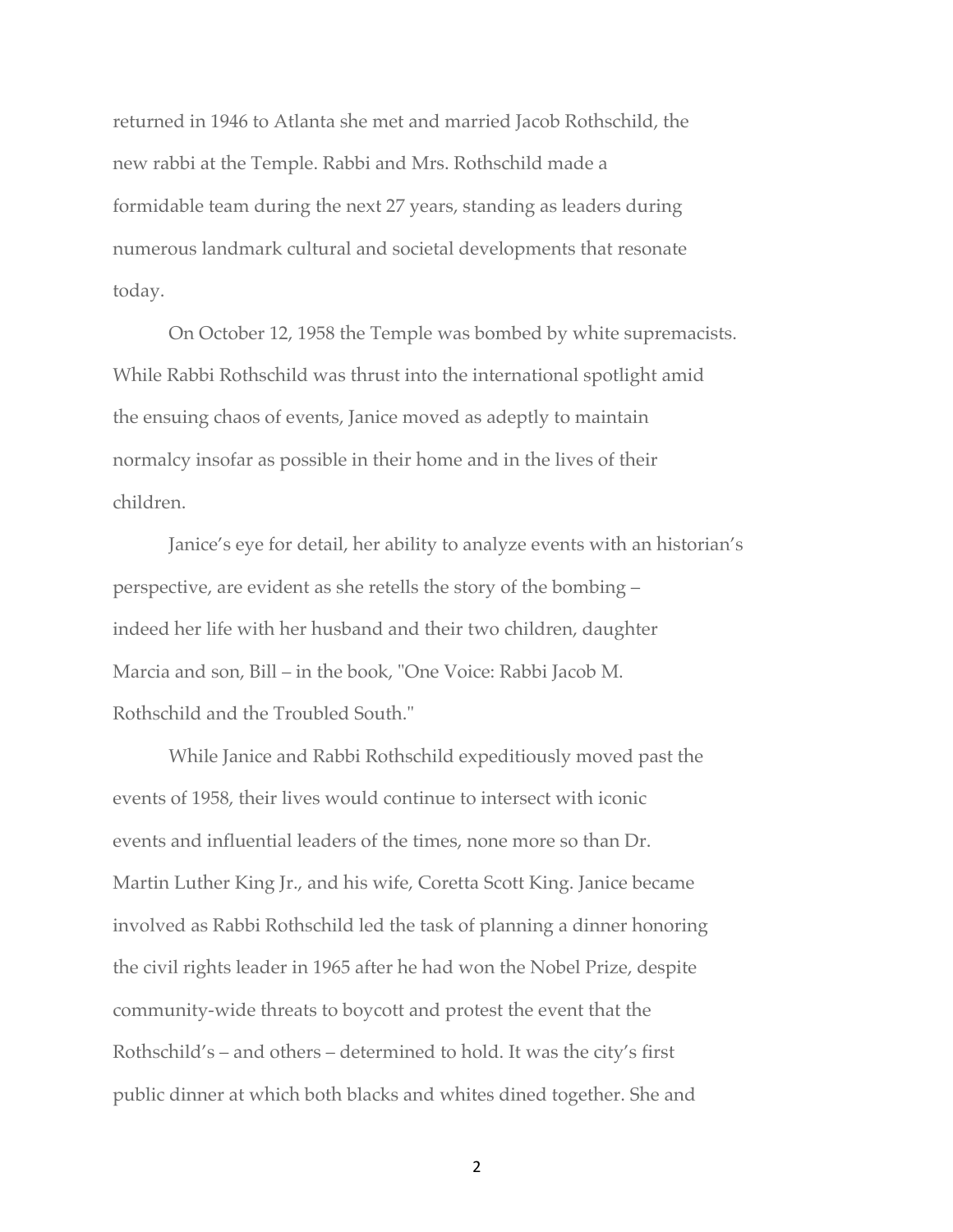Mrs. King became life-long friends.

During that period of her life, Janice also helped to start Theatre Atlanta, a forerunner of the Alliance, one of the finest community-based professional theater groups in the United States. Her wit always everpresent, Janice recounts the early work with a friend to establish a theatre presence in the growing community:

"Our immediate duties consisted of taking our director ... to morning parlor meetings in which he tried to convince Atlanta matrons that sustaining theater with annual subscriptions, whether or not every play pleased them, was comparable to their husbands' continuing to support the Georgia Bulldogs or Tech Yellow Jackets after a losing streak. We nearly drowned him in coffee, but the strategy worked."

Her indomitable spirit, if not patience, was continually tested as she supported her husband's stand against segregation, and confronted her own challenges with racism as part of her community duties. She became president of the Theater Atlanta Women's Guild in 1967. In her words:

"The ladies considered me a safe bet ... I tried to warn them ... that I believed in defeating Jim Crow. I let them know that I intended to invite all who cared to support Theatre Atlanta through the Women's Guild to join, regardless of race."

And she did, without issue.

After Rabbi Rothschild died suddenly of a heart attack in 1973, Janice's life shifted two years later from Atlanta to Washington, D.C.,

3